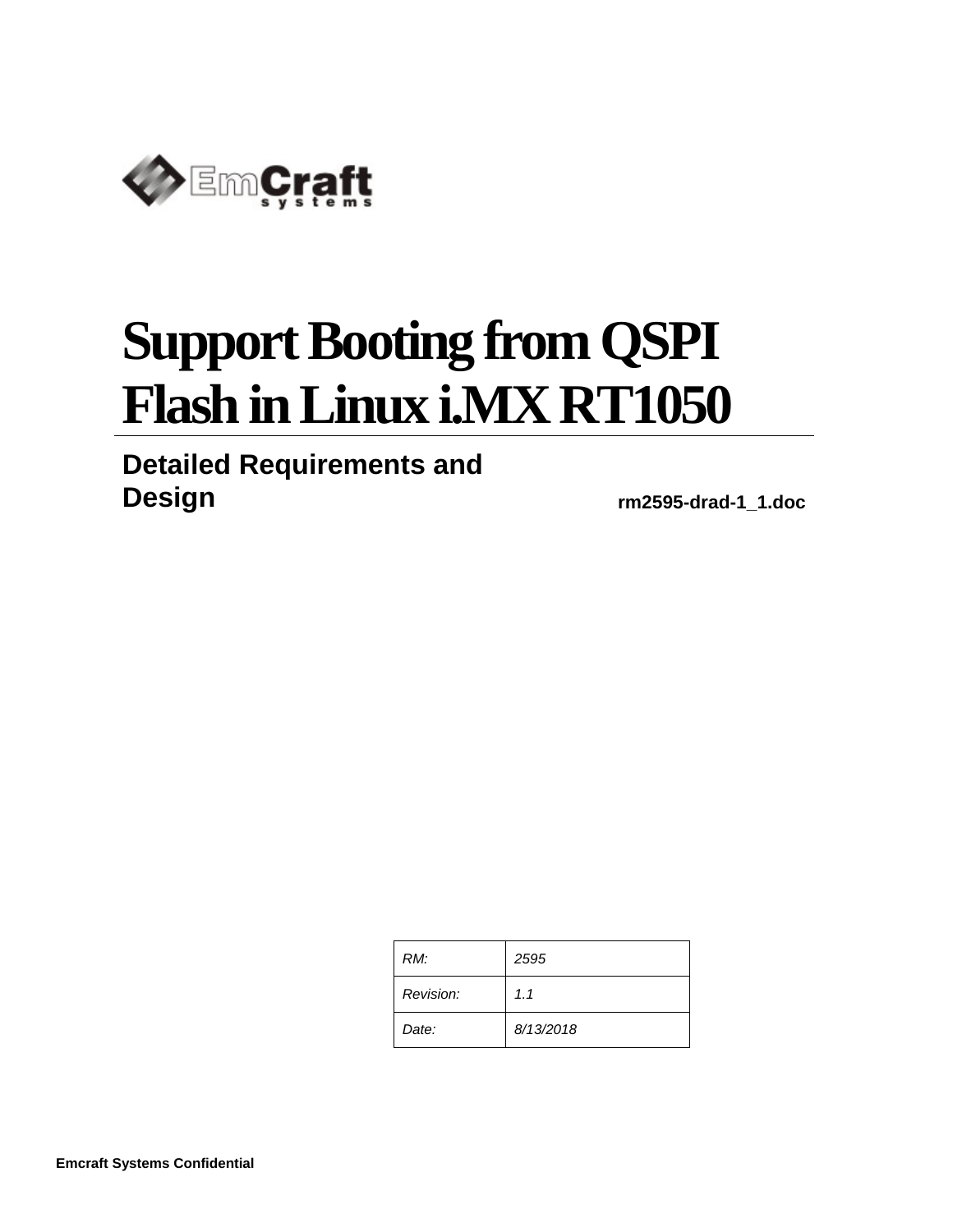# **TABLE OF CONTENTS**

| 1.               |  |
|------------------|--|
| 2.               |  |
| 2.1.             |  |
| 2.2.             |  |
| 3.               |  |
| 3.1.             |  |
| 3.2.             |  |
| 3.3.             |  |
| 3.4.             |  |
| 3.5.             |  |
| 3.6.             |  |
| $\overline{4}$ . |  |
| 4.1.             |  |
| 4.2.             |  |
| 4.3.             |  |
| 4.3.1.           |  |
| 4.3.2.           |  |
| 4.4.             |  |
| 4.4.1            |  |
| 4.4.2.           |  |
| 4.4.3.           |  |
| 4.4.4.           |  |
| 4.4.5.           |  |
| 4.4.6.           |  |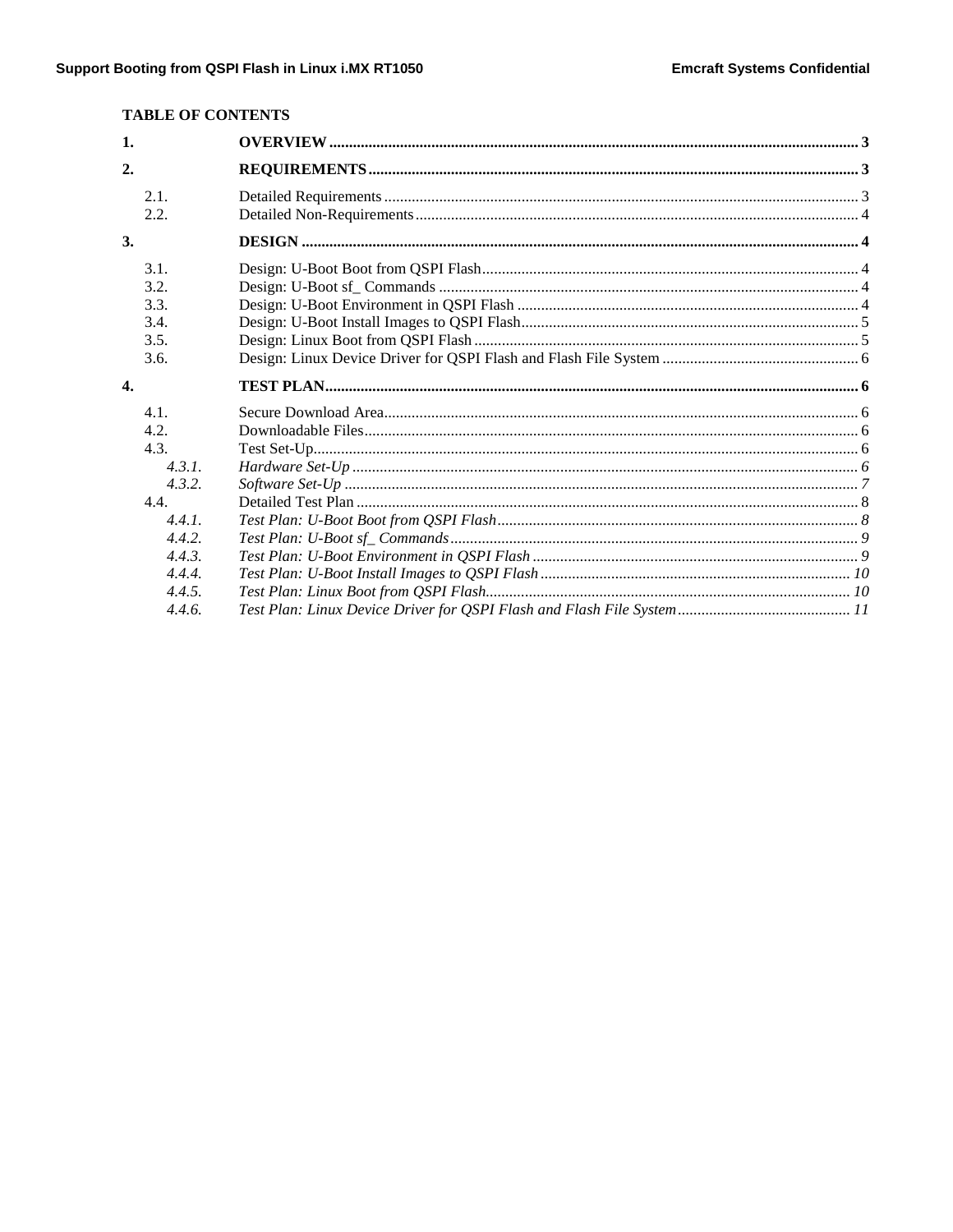# <span id="page-2-0"></span>**1. Overview**

The following is a high-level overview of the problem being resolved by this project:

This project develops support for booting from QSPI Flash in the Linux i.MX RT1050 BSP.

# <span id="page-2-1"></span>**2. Requirements**

## <span id="page-2-2"></span>**2.1. Detailed Requirements**

The following are the requirements for this project:

- 1. Support booting of U-Boot from QSPI Flash, with no reliance on presence of SD Card or any other storage devices.
	- o *Rationale*: Explicit customer requirement. *Implementation*[: Section:](#page-3-2) "Design: U-Boot Boot from QSPI Flash ". *Test*: [Section:](#page-7-1) "Test Plan: U-Boot Boot from QSPI Flash".
- 2. Support the U-Boot standard QSPI commands (the sf\_ commands family) for QSPI Flash.
	- o *Rationale*: Explicit customer requirement. *Implementation*: Section: "Design: U-Boot sf\_ [Commands](#page-3-3) ". *Test*: Section: "Test Plan: U-Boot sf\_ [Commands".](#page-8-0)
- 3. Store the U-Boot environment in QSPI Flash.
	- o *Rationale*: Explicit customer requirement. *Implementation*: Section: "Design: U-Boot [Environment](#page-3-4) in QSPI Flash". *Test*: Section: "Test Plan: U-Boot [Environment](#page-8-1) in QSPI Flash".
- 4. Support installation of images to QSPI Flash from SD Card from the U-Boot command line interface.
	- o *Rationale*: Explicit customer requirement. *Implementation*[: Section:](#page-4-0) "Design: U-Boot Install Images to QSPI Flash ". *Test*: [Section:](#page-9-0) "Test Plan: U-Boot Install Images to QSPI Flash".
- 5. Support Linux boot from QSPI Flash, in the following configuration:
	- o kernel image loaded from QSPI Flash to RAM for execution;
	- o dtb image loaded from QSPI Flash into RAM for execution;
	- o root file system mounted in QSPI Flash as the read-write Flash file system (UBIFS).

*Rationale*: Explicit customer requirement. *Implementation*[: Section:](#page-4-1) "Design: Linux Boot from QSPI Flash ". *Test*: [Section:](#page-9-1) "Test Plan: Linux Boot from QSPI Flash".

- 6. Support QSPI Flash in Linux, using a newly developed device driver following the structure of the following existing device driver: fsl-quadspi.c({BSP-ROOT}/linux/drivers/mtd/spi-nor/fslquadspi.c). This must include support for Linux Flash file system.
	- o *Rationale*: Explicit customer requirement. *Implementation*[: Section:](#page-5-0) "Design: Linux Device Driver for QSPI Flash and Flash File [System".](#page-5-0) *Test*: Section: "Test Plan: Linux Device Driver for QSPI Flash and Flash File [System".](#page-10-0)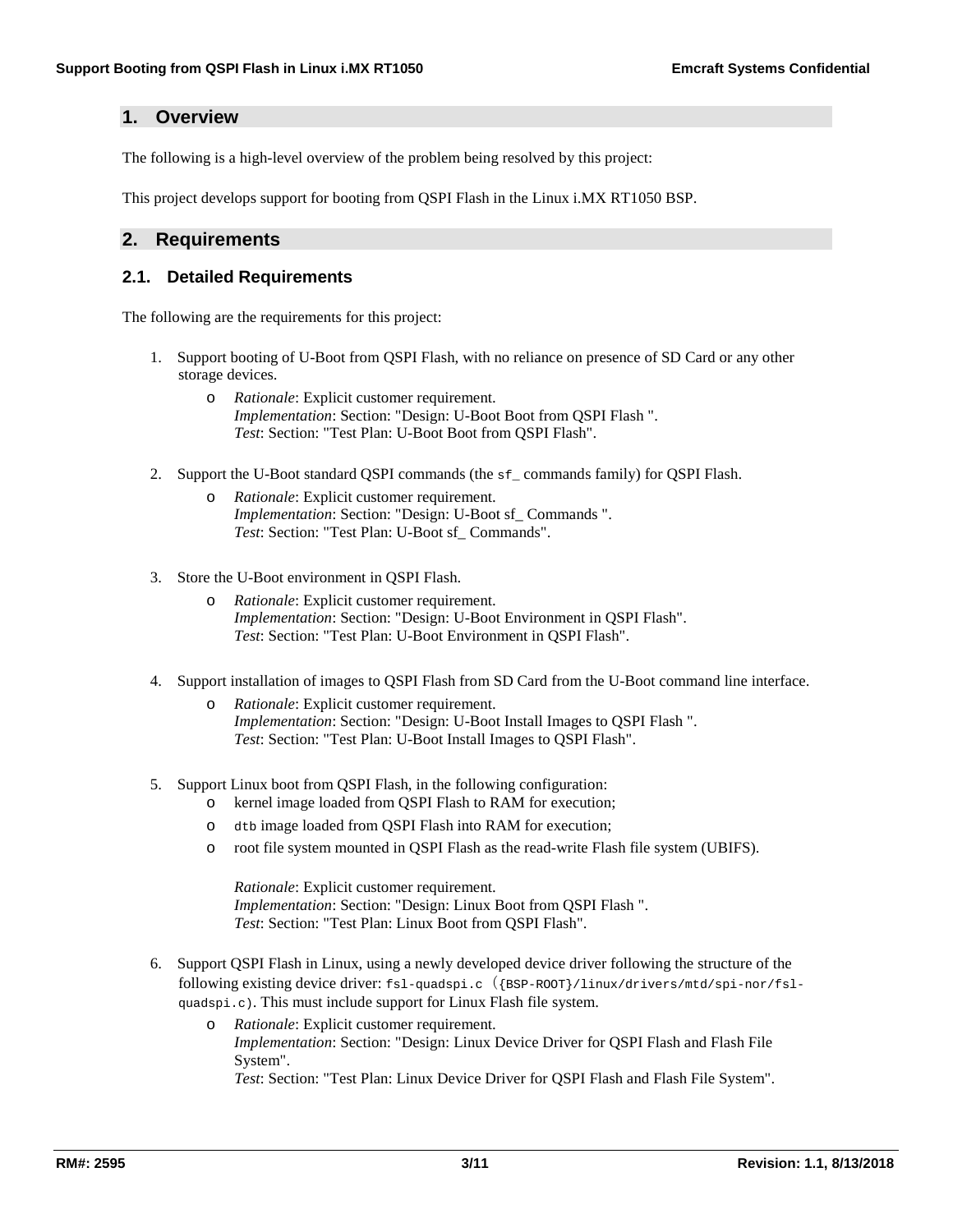# <span id="page-3-0"></span>**2.2. Detailed Non-Requirements**

The following are the non-requirements for this project that may otherwise not be obvious:

- 1. Support for any Flash devices other than the QSPI Flash device present on the NXP i.MX RT1050 EVKB board is not required.
	- o *Rationale*: Costs reduction measure.
- 2. Support for Linux boot scenarios other than the one listed in Section: "Detailed [Requirements"](http://ocean:8000/Projects/RM2595?action=print#requirements) is not required.
	- o *Rationale*: Costs reduction measure.

### <span id="page-3-1"></span>**3. Design**

## <span id="page-3-2"></span>**3.1. Design: U-Boot Boot from QSPI Flash**

A dedicated configuration file mxrt1050-evk-sfboot\_defconfig will be added to U-Boot to support boot from QSPI Flash on the NXP i.MX RT1050. The standard build procedure will be used to generate the image u-boot.flexspi bootable from QSPI Flash:

make mxrt1050-evk-sfboot\_config make

The u-boot.flexspi image must be programmed to the QPSI flash on the NXP i.MX RT1050 EVKB board at offset 0. The image consists of the U-Boot itself and two i.MX RT1050-specific headers:

- Image Vector Table (IVT);
- The FlexSPI Configuration Block.

The Image Vector Table is generated by mkimage using the board/freescale/mxrt105x-evk/imximage.cfg configuration file.

The The FlexSPI Configuration Block is compiled from the board/freescale/mxrt105x-evk/flexspi\_cb.c file. This file contains a definition of the flexspi\_nor\_config\_t structure, as per the i.MX RT1050 Processor Reference Manual.

The default configuration will be set up to support the ISSI QSPI Flash installed on the EVKB board.

# <span id="page-3-3"></span>**3.2. Design: U-Boot sf\_ Commands**

The standard U-Boot sf commands will be enabled in the U-Boot configuration to support the SPI Flash read, erase and write operations.

# <span id="page-3-4"></span>**3.3. Design: U-Boot Environment in QSPI Flash**

Whenever the mxrt1050-evk-sfboot configuration is selected in U-Boot, the U-Boot environment will be stored in the QSPI Flash.

The environment, along with the redundant environment copy, will be placed at the address range  $0 \times 50000 -$ 0x70000 in QSPI flash.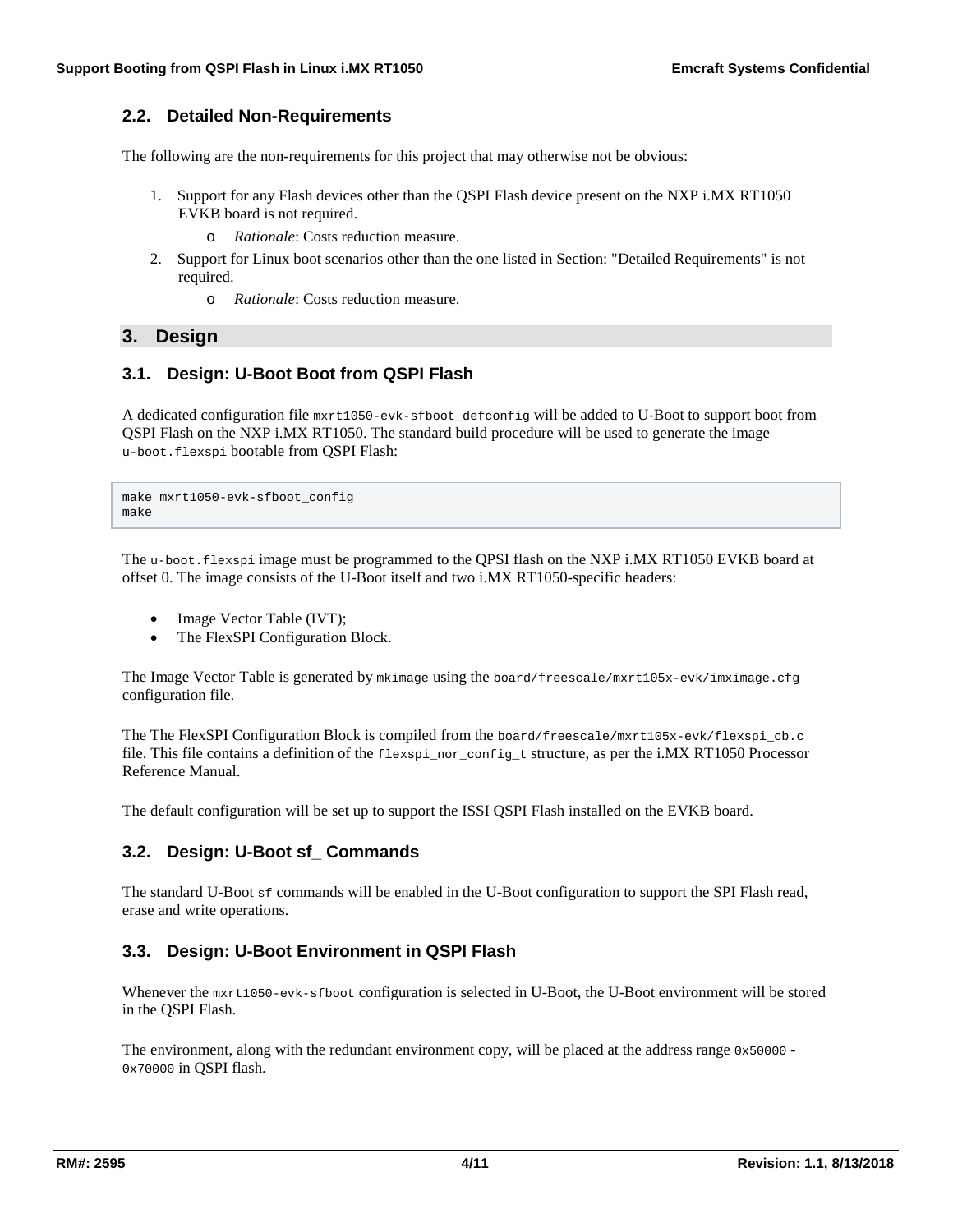# <span id="page-4-0"></span>**3.4. Design: U-Boot Install Images to QSPI Flash**

The QSPI Flash device will be logically divided into 5 sections to store the software components of the system:

- 0x000000 0x050000 U-Boot
- 0x050000 0x070000 U-Boot Environment
- 0x070000 0x080000 DTB Image
- 0x080000 0x480000 Kernel Image
- $\bullet$  0x480000 0x800000 Root File System

The following commands will be defined in the U-Boot environment to update the above components:

- sf\_uboot\_update Update the U-Boot section
- sf\_dtb\_update Update the DTB section
- sf\_kernel\_update Update the Kernel section
- sf\_rootfs\_update Update the RootFS section

All the sf<sub>\_\*\_update</sub> commands will read images from the FAT FS partition on SD-card and install them to the corresponding section in QSPI Flash. The names of the images are defined by the following U-Boot environment variables:

- uboot File name for the U-Boot image, default is u-boot.flexspi
- dtb File name for the DTB image, default is rootfs\_ubi.dtb
- image File name for the Kernel image, default is rootfs\_ubi.uImage
- rootfs File name for the RootFS image, default is rootfs.ubi

The sf\_\*\_update commands will be available in the mxrt1050-evk-sfboot configuration when booting from QSPI Flash. If there is no U-Boot installed in QSPI Flash yet, the user can use the regular mxrt1050-evk configuration to boot from SD-card and make the first installation of U-Boot to the QSPI Flash. The following is the instruction on how to build the U-Boot image to boot from SD-card with write support to QSPI flash:

- 1. Switch to the regular mxrt1050-evk configuration.
- 2. Run make menuconfig to enable the FSL\_FLEXSPI, SPI\_FLASH, SPI\_FLASH\_ISSI and CMD\_SF configuration options.
- 3. Build the u-boot-dtb.imx image and install it to the SD-card.

Note that only the sf erase and sf write operation supported when booting from SD-card. The sf read command is available bu can return wrong data, when booting from SD card. This boot mode is used only for the first installation of U-Boot to QSPI Flash. sf read is fully supported when booting from the QSPI Flash.

# <span id="page-4-1"></span>**3.5. Design: Linux Boot from QSPI Flash**

The separate project projects/rootfs\_ubi will be created to demonstrate booting Linux from QSPI flash. The following main feature will be enabled in the new project:

- Support for QSPI flash will be enabled in the kernel configuration.
- initramfs will be disabled in the kernel configruation. Instead the root filesystem will be mounted on an UBIFS file system in QSPI Flash.
- The kernel and the DTB images will be built separately, outside of the mkimage multi-part image.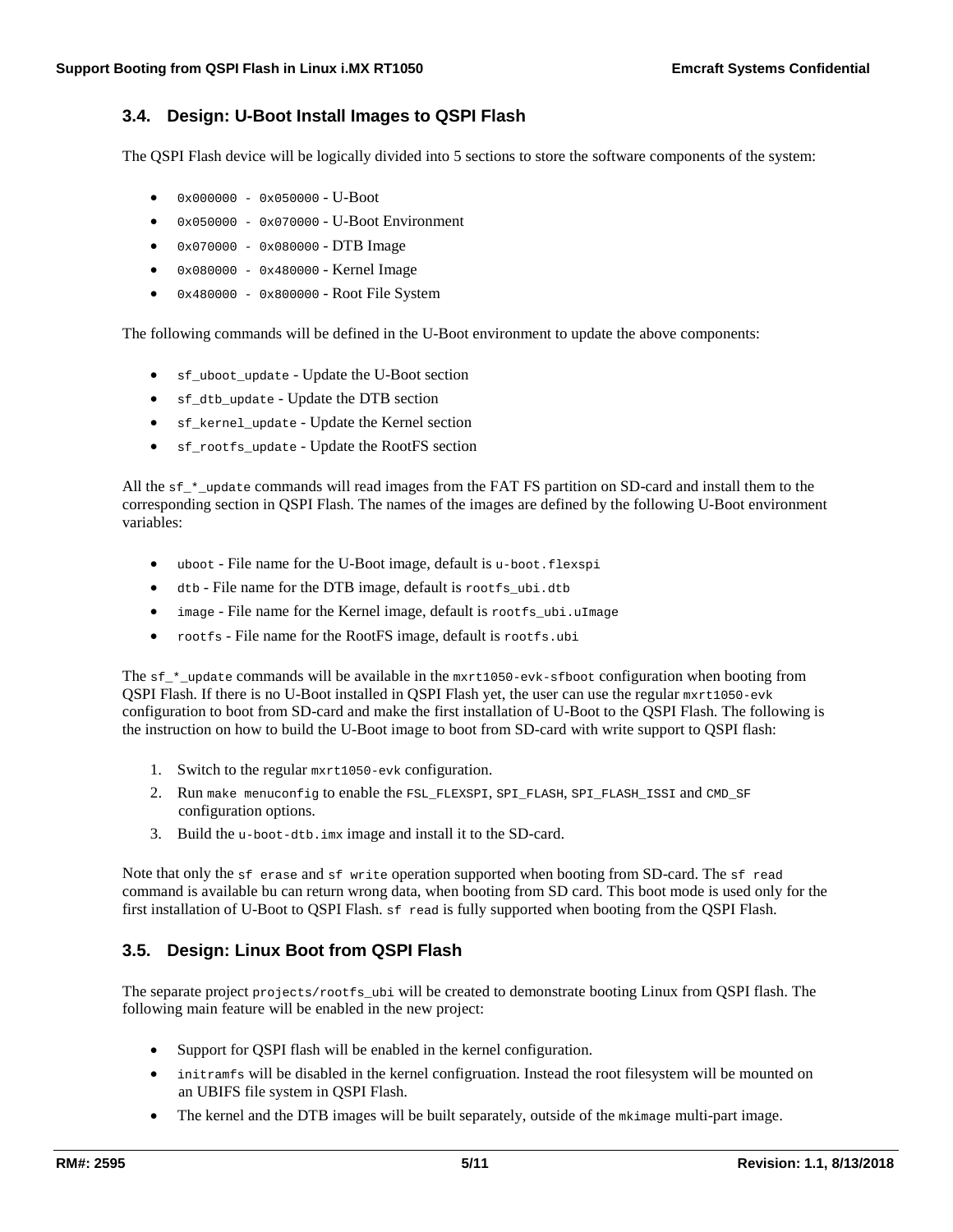To implement these features the following options will be added to the common build rules and will be used in Makefile for the rootfs\_ubi project:

- RFS\_BUILD\_DIR temporary directory to build the root file system image
- UBI\_IMAGES tells the make to build the file system image
- MKFSUBIFS\_FLAGS Flash-specific flags for the mkfs.ubifs utility
- UBINIZE\_FLAGS Flash-specific flags for the ubinize utility
- SEPARATE\_DTB tells the make not to build the multi-part image but save the DTB separately.

## <span id="page-5-0"></span>**3.6. Design: Linux Device Driver for QSPI Flash and Flash File System**

An fsl\_flexspi.c driver will be added to the Linux device drivers.

The driver will provide an API compatible with the standard  $SPI-NOR$  framework in the kernel similar to the existing  $fsl-gspi.c$  driver. The QSPI Flash will be available in Linux as a standard MTD device.

Support for Linux Flash file systems does not require changes to the kernel.

## <span id="page-5-1"></span>**4. Test Plan**

### <span id="page-5-2"></span>**4.1. Secure Download Area**

The downloadable materials developed by this project are available from a secure Web page on the Emcraft Systems web site. Specifically, proceed to the following URL to download the software materials:

• <https://www.emcraft.com/imxrt1050/rm2595>

The page is protected as follows:

- Login: imxrt1050
- Password: *CONTACT EMCRAFT FOR DETAILS*

### <span id="page-5-3"></span>**4.2. Downloadable Files**

The following files are available from the secure download area for this release:

- u-boot.flexspi U-Boot image installable to QSPI Flash.
- u-boot-dtb.imx U-Boot image installable to SD-card with support for  $f \circ f$   $\star$  commands; this image allows booting from SD Card and installing U-Boot to QSPI Flash.
- rootfs\_ubi.dtb Linux device tree.
- rootfs\_ubi.uImage Linux kernel.
- rootfs.ubi UBIFS image with Linux rootfs.
- u-boot.patch Source code patch to U-Boot.
- linux.patch Source code patch to Linux.
- projects.patch Source code patch to projects/.

### <span id="page-5-4"></span>**4.3. Test Set-Up**

<span id="page-5-5"></span>4.3.1. Hardware Set-Up

The following hardware set-up is required for execution of the test plan in this project: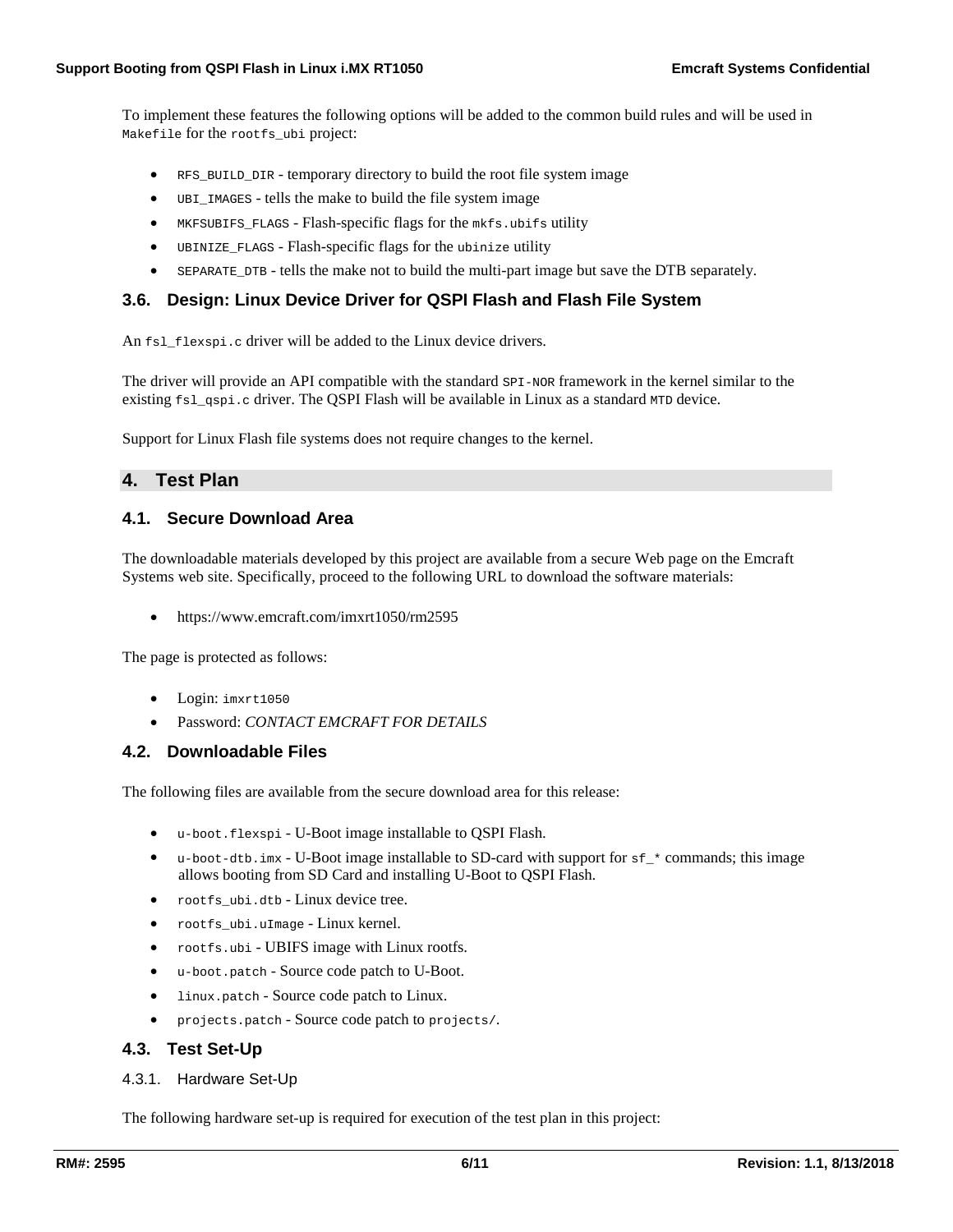- A development host Linux PC.
- The NXP i.MX RT1050 EVKB board with serial console connected to PC.
- The following hardware reworks are required on the NXP i.MX RT1050 EVKB board to enable the QSPI Flash, as described in section 2.7 of the NXP IMXRT1050 EVKB Board Hardware User's Guide:
	- o Remove resistors: R356, R361 R366<br>  $\Omega$  Weld 00 resistors: R153 R158
	- Weld 0Ω resistors: R153 R158.
- SD-card as the media to transfer the images from the development host to the target board.

#### <span id="page-6-0"></span>4.3.2. Software Set-Up

*U-Boot Build*:

1. Apply the U-Boot patch from the top of the fresh linux-cortexm installation:

```
$ cd u-boot
$ patch -p1 < ../u-boot.patch
```
- 2. Build the bootable SD-card image with support for the  $s f$ <sup>\*</sup> commands for the first U-Boot installation to QSPI Flash:
	- 1. Enable the default configuration for the IMXRT1050 EVK board

```
$ make distclean
$ make mxrt105x-evk_config
```
2. Run menuconfig and enable the FSL\_FLEXSPI, SPI\_FLASH, SPI\_FLASH\_ISSI and CMD\_SF configuration options:

```
$ make menuconfig
Symbol: FSL_FLEXSPI [=y]
Prompt: Freescale Flex SPI controller
  Location:
     -> Device Drivers
(1) -> SPI Support
Symbol: SPI_FLASH [=y]
Type : boolean
Prompt: Legacy SPI Flash Interface support
  Location:
     -> Device Drivers
       -> SPI Flash Support
Symbol: SPI_FLASH_ISSI [=y]
Type : boolean
Prompt: ISSI SPI flash support
  Location:
     -> Device Drivers
       -> SPI Flash Support
          -> Legacy SPI Flash Interface support (SPI_FLASH [=y])
Symbol: CMD_SF [=y]
Type : boolean
Prompt: sf
  Location:
     -> Command line interface
       -> Device access commands
```
3. Build U-Boot:

\$ make

4. Install the resultant image to the connected SD-card:

```
$ sudo dd if=u-boot-dtb.imx of=/dev/sdX bs=1k seek=1
$ sync
```
3. Build the U-Boot image bootable from QSPI Flash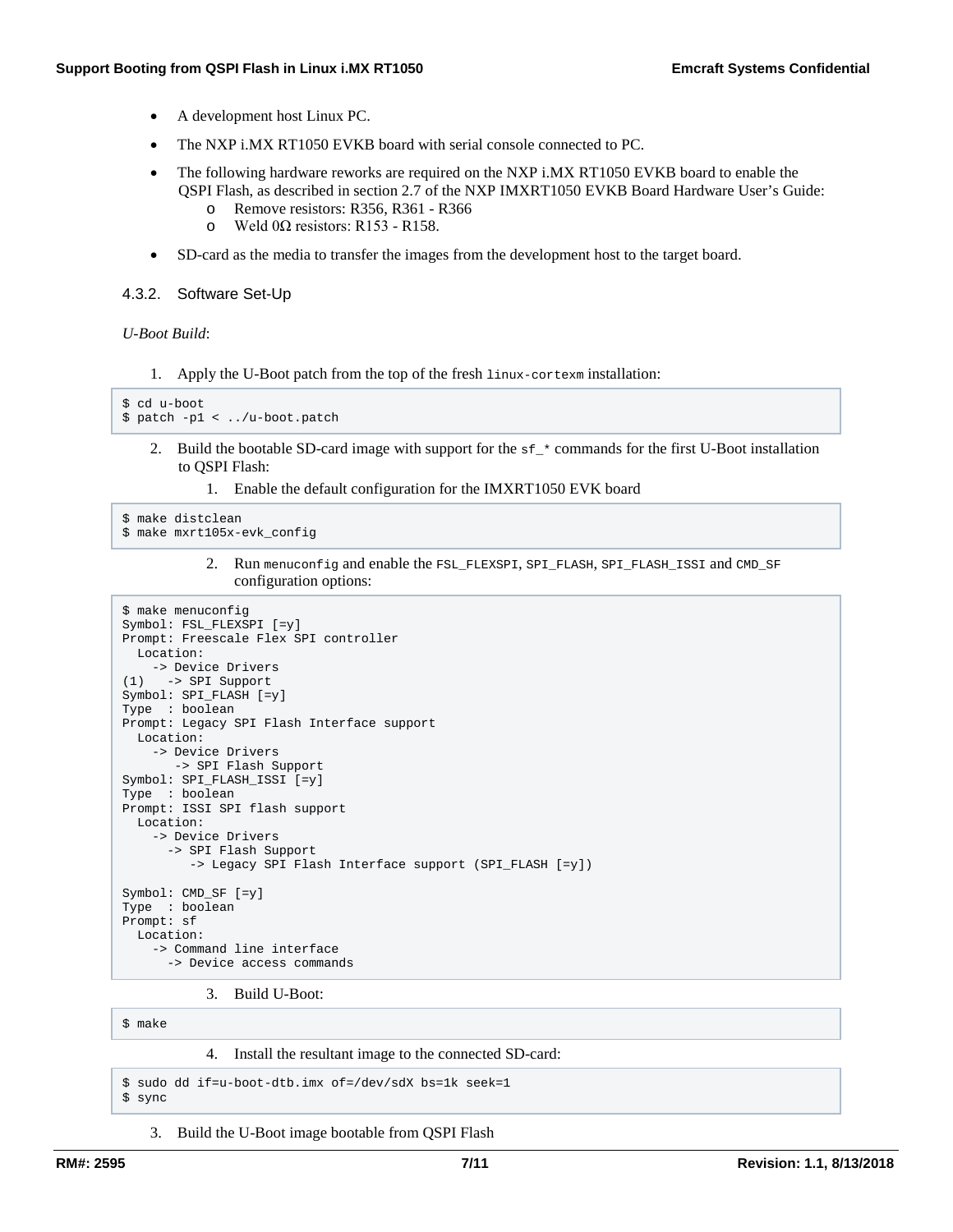1. Configure and build U-Boot for QSPI Flash:

```
$ make distclean
$ make mxrt105x-evk-sfboot_config
```
\$ make

2. Copy the resultant image to the FATFS partition on the SD-card:

```
$ sudo mount /dev/sdX1 ~/tmp/
```
\$ sudo cp u-boot.flexspi ~/tmp/

```
$ sudo umount ~/tmp/
```
*Linux Build*:

1. Apply the Linux and projects/ patches:

```
$ cd linux
$ patch -p1 < ../linux.patch
$ cd ../projects
$ patch -p1 < ../projects.patch
```
2. Build the rootfs\_ubi project:

```
$ cd rootfs_ubi
$ make
```
3. Copy the resultant images to the FATFS partition on the SD-card:

```
$ sudo mount /dev/sdX1 ~/tmp/
$ sudo cp rootfs_ubi.uImage rootfs_ubi.dtb rootfs.ubi ~/tmp/
$ sudo umount ~/tmp/
```
*Prebuilt Binaries*: For convenience, the prebuilt binaries resulting from the above build procedure are available in the area documented in Section: ["Downloadable](http://ocean:8000/Projects/RM2595?action=print#files) Files"

# <span id="page-7-0"></span>**4.4. Detailed Test Plan**

<span id="page-7-1"></span>4.4.1. Test Plan: U-Boot Boot from QSPI Flash

The following step-wise test procedure will be used:

- 1. Power off the target board.
- 2. Set-up the sw7 switch on the target board to boot from SD-card ( $\text{SW7/1} = \text{ON}, \text{SW7/2} = \text{OFF}, \text{SW7/3} = \text{ON},$  $SW7/4 = OFF)$
- 3. Insert the SD-card prepared in Section: ["Software](http://ocean:8000/Projects/RM2595?action=print#test_swsetup) Set-Up" and power on the board.
- 4. Stop U-Boot at the command monitor.
- 5. Run the following commands to install U-Boot to QSPI Flash:

```
=> sf probe 0
=> sf erase 0 0x50000
=> fatload mmc 0 ${loadaddr} u-boot.flexspi
=> sf write ${loadaddr} 0 ${filesize}
```
- 6. Power off the target board.
- 7. Set-up the sw7 switch on the target board to boot from QSPI Flash ( $\text{SW7/1} = \text{OFF}, \text{SW7/2} = \text{OFF}, \text{SW7/3} =$ ON,  $SW7/4 = OFF$ )
- 8. Remove the SD-card and power on the board.
- 9. Validate that U-Boot has successfully booted from QSPI Flash.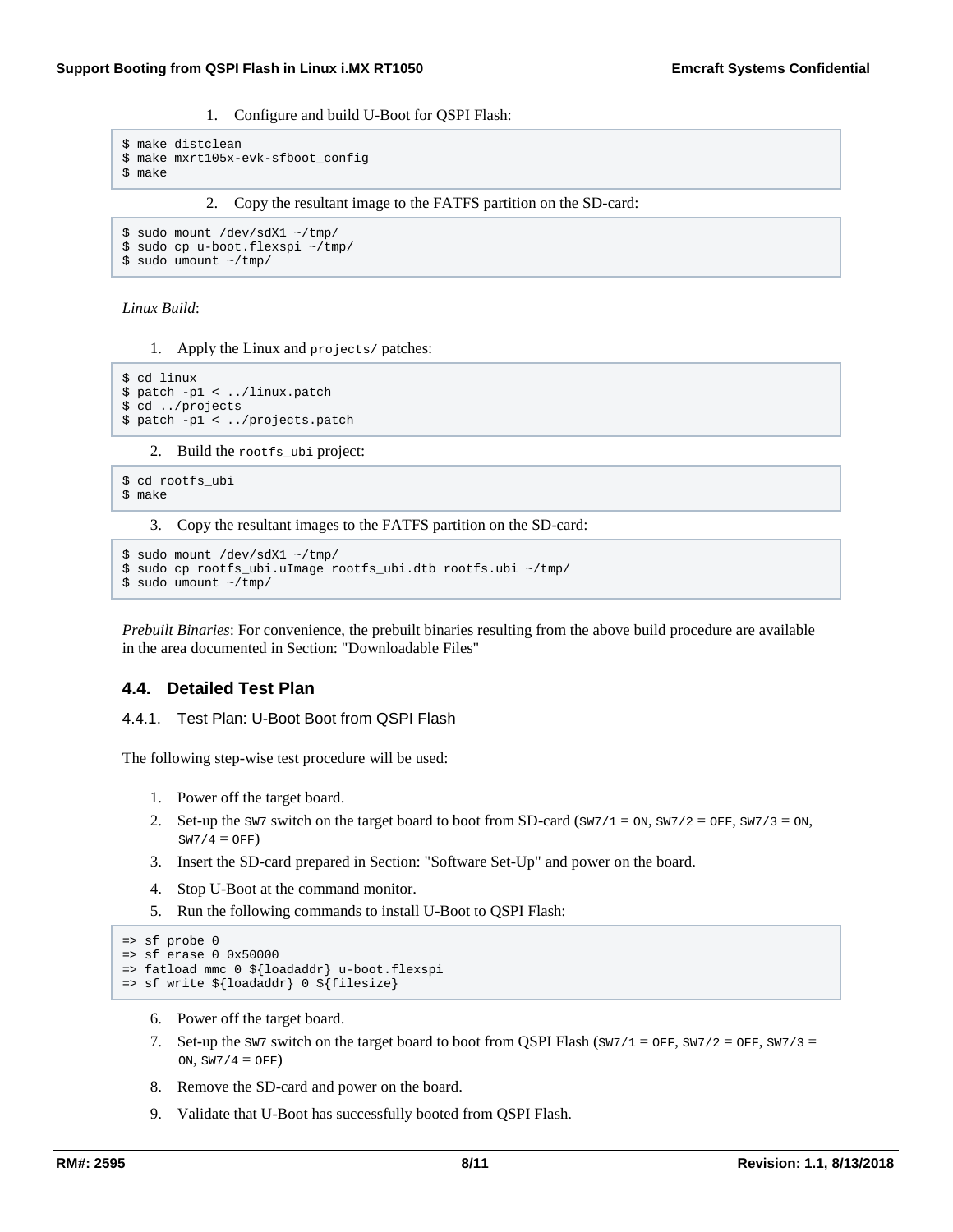#### <span id="page-8-0"></span>4.4.2. Test Plan: U-Boot sf\_ Commands

The following step-wise test procedure will be used:

- 1. Boot U-Boot from QSPI Flash.
- 2. Probe the QSPI Flash. Make sure that the correct Flash info is printed out to the console:

```
=> sf probe 0
SF: Detected is25wp064a with page size 256 Bytes, erase size 64 KiB, total 8 MiB
=>
```
3. Read the U-Boot partition to RAM:

```
=> sf read ${loadaddr} 0 0x50000
device 0 offset 0x0, size 0x50000
SF: 327680 bytes @ 0x0 Read: OK
=
```
4. Make sure the FlexSPI Configuration Block is at the beginning of the read data: the first 4 symbols must be "FCFB" :

```
\Rightarrow md \S{loadaddr} 1
80007fc0: 42464346 FCFB
=>
```
5. Erase 5 sectors in the middle of QSPI Flash:

```
=> sf erase 0x300000 0x50000
SF: 327680 bytes @ 0x300000 Erased: OK
=>
```
6. Write the U-Boot image to the erased area:

```
=> sf write ${loadaddr} 0x300000 0x50000
device 0 offset 0x300000, size 0x50000
SF: 327680 bytes @ 0x300000 Written: OK
\Rightarrow
```
7. Read it back to a separate area in RAM:

```
=> sf read 0x81000000 0x300000 0x50000
device 0 offset 0x300000, size 0x50000
SF: 327680 bytes @ 0x300000 Read: OK
=>
```
8. Make sure that the data in 2 areas are identical:

```
=> cmp.b ${loadaddr} 0x81000000 0x50000
Total of 327680 byte(s) were the same
=>
```
#### <span id="page-8-1"></span>4.4.3. Test Plan: U-Boot Environment in QSPI Flash

The following step-wise test procedure will be used:

- 1. Remove SD-card and boot U-Boot from QSPI Flash.
- 2. Define and save a test variable:

```
=> setenv testvar testval
=> saveenv
Saving Environment to SPI Flash...
SF: Detected is25wp064a with page size 256 Bytes, erase size 64 KiB, total 8 MiB
Erasing SPI flash...Writing to SPI flash...done
Valid environment: 2
=>
```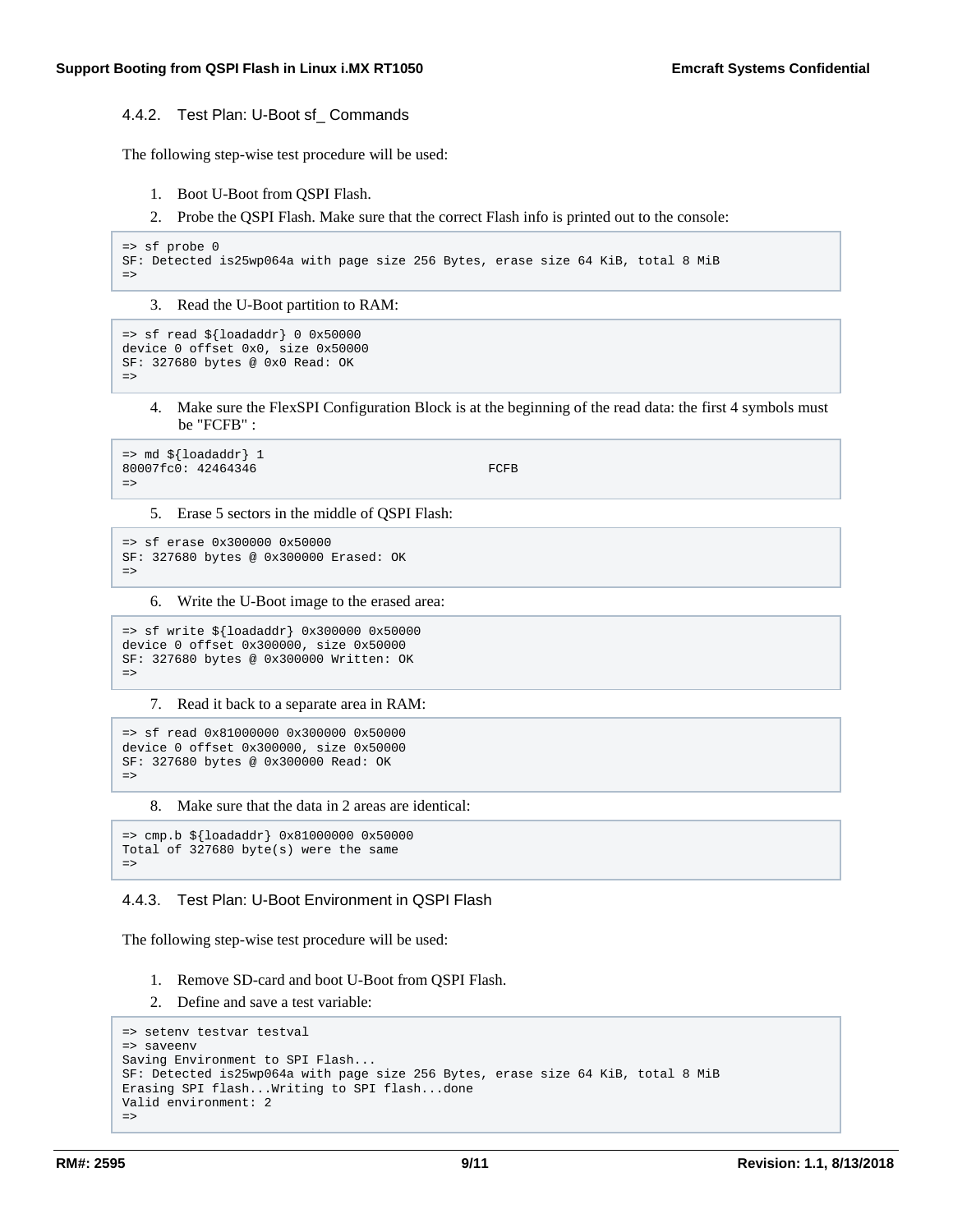3. Reset the board:

```
=> reset
```
4. Make sure the test variable exists and has the correct value:

```
=> print testvar
testvar=testval
=>
```
#### <span id="page-9-0"></span>4.4.4. Test Plan: U-Boot Install Images to QSPI Flash

The following step-wise test procedure will be used:

- 1. Boot U-Boot from QSPI Flash.
- 2. Insert the SD-card prepared in Section: ["Software](http://ocean:8000/Projects/RM2595?action=print#test_swsetup) Set-Up" to the SD Card holder.
- 3. Reset the environment:

```
=> env default -f -a
=> saveenv
=>
```
4. Install the software components:

```
=> sf probe 0
SF: Detected is25wp064a with page size 256 Bytes, erase size 64 KiB, total 8 MiB
=> run sf_uboot_update 
reading u-boot.flexspi 
256000 bytes read in 78 ms (3.1 MiB/s) 
SF: 327680 bytes @ 0x0 Erased: OK 
device 0 offset 0x0, size 0x3e800 
SF: 256000 bytes @ 0x0 Written: OK 
=> run sf_dtb_update 
reading rootfs_ubi.dtb 
10438 bytes read in 25 ms (407.2 KiB/s) 
SF: 65536 bytes @ 0x70000 Erased: OK 
device 0 offset 0x70000, size 0x28c6 
SF: 10438 bytes @ 0x70000 Written: OK 
=> run sf_kernel_update 
reading rootfs_ubi.uImage 
2957824 bytes read in 693 ms (4.1 MiB/s) 
SF: 4194304 bytes @ 0x80000 Erased: OK 
device 0 offset 0x80000, size 0x2d2200 
SF: 2957824 bytes @ 0x80000 Written: OK 
=> run sf_rootfs_update 
reading rootfs.ubi 
1310720 bytes read in 320 ms (3.9 MiB/s) 
SF: 3670016 bytes @ 0x480000 Erased: OK 
device 0 offset 0x480000, size 0x140000 
SF: 1310720 bytes @ 0x480000 Written: OK 
\Rightarrow
```
#### <span id="page-9-1"></span>4.4.5. Test Plan: Linux Boot from QSPI Flash

The following step-wise test procedure will be used:

1. Remove the SD Card from the SD holder. Reset the board and make sure it automatically boots up to busybox:

```
=> reset
...
init started: BusyBox v1.24.2 (2018-06-18 18:30:51 MSK)
/ #
```